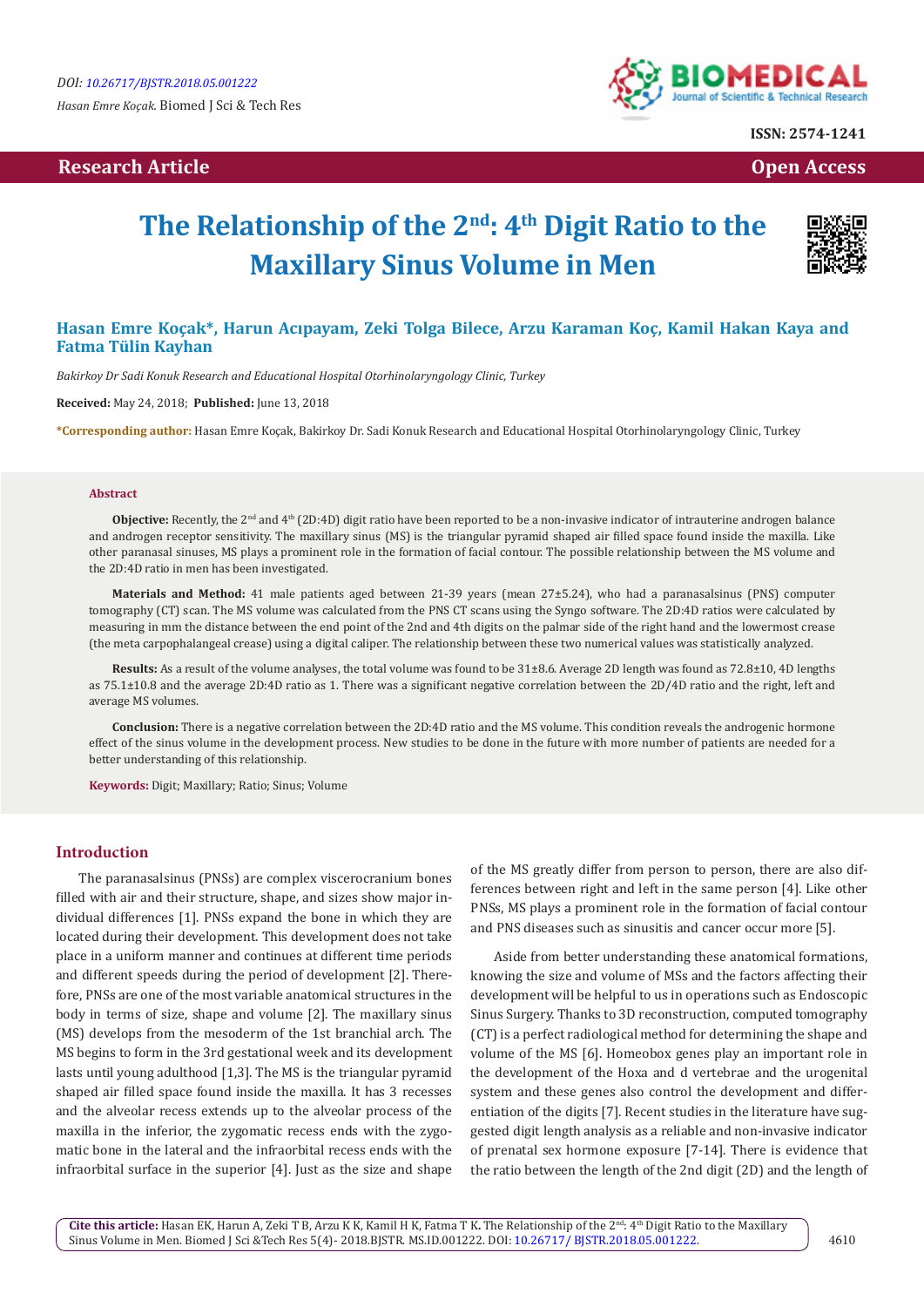the 4th digit (4D) differs based on gender and that this is mostly determined in the prenatal period [8]. Unlike women, 4D is longer in men, meaning that the 2D:4D ratio is lower. This ratio is related to the in utero androgen and estrogen balance and is a non-invasive, reliable indicator of this balance [9]. Post-natal 2D:4D ratios are in a negative correlation with the high-level fetal testosterone levels previously measured from the amniotic fluid [10].

There is evidence that in addition to high fetal androgen levels, a low 2D:4D ratio is also related to the increased receptor sensitivity of androgens [9,11]. The 2D:4D ratios have been found high in male patients with androgen insensitivity syndrome [12]. For these reasons, this ratio has been accepted as a retrospective indicator of in utero androgen levels and a sign of the sensitivity of individuals [13]. Although the digits continue to grow with age, this ratio continues to remain relatively stable until young adulthood [14]. The aim of our study is to demonstrate whether there is a correlation between the 2D:4D ratio and the MS volume.

#### **Materials and Method**

Approval was obtained from the local ethics committee for the study (Ethic Committee Number: b 2016-84). All participants signed informed consent forms. 41 male patients aged between 21- 39 years (mean 27±4.24) who had PNS CT scans because of chronic headaches and in whose PNS no pathology was detected were included in the study. Patients who had a history of previous nasal or paranasal surgery or maxillofacial trauma, had a congenital nasal/ PNS abnormality or had a pathology that could affect pns aeration such as chronic sinusitis were not included in the study. The MS volume was calculated using a computer software with the method Prabhat et al. [15] used in their study.

The routine PNS CT imaging procedure is as follows, in the given order: High-resolution CT images were acquired at 120 kV; 180 mA and rotation time 0,6. The serial image of the 0,1 cm slice with 1-second scanning time was obtained. The volume was measured on a computer with Syngo software (Siemens Healthcare GmbH Henkestr, Germany). After we defined air density threshold to (-1024) – (- 450) Hounsfield Unit, MS volume (V) was calculated using the "Paint on slices" tool on the workstation. To define a volume, the outline of the sinus was traced manually on each slice of the image stack using the on-screen mouse pointer in the axial plane (Figure 1). Once the tracing was complete, the workstation automatically segmented the entire volume of the sinus from the surrounding structures and the segmented portion could be visualized and manipulated in 3D. At this point, switching to the "Histogram" view on the workstation automatically reflected the volume of the sinus in cubic centimeters (cc).



**Figure 1:** Paint on slice tool.

The entire procedure was repeated for the right and the left MSs separately for every patient. Digit-length was measured via a 150-mm digital verniercalliper with a resolution of 0.01 mm. Digit-length was measured like Bilgic et al. [9] who was measure the digit via a digital verniercalliper with a resolution of 0.01 mm. Measurements of the  $4<sup>th</sup>$  and  $2<sup>nd</sup>$  digits were made directly on the palmar surface of right hand, from the basal crease to the tip of the digit. If more than one fold was detected at the base of the digit, the most proximal fold was used. To obtain the 2D:4D ratio, the length of the 2nd digit was divided by the length of the 4th digit. The relationship between the 2D: 4D ratio and MS volume were statistically analyzed. Mean, standard deviation, median minimum, maximum,

frequency, and ratio values were used in the descriptive statistics of the data. The distribution of the values was measured with the Kolmogorov-Smirnov test. The Spearman correlation analysis was used for the correlation analysis. The SPSS 22.0 (PASW for Windows®, Rel. 18.0.0. 2009, SPSS Inc., Chicago, IL, USA) software was used for the analyses.

### **Results**

As a result of volume analyses, the right MS volume was found as 16.1±4.6, the left MS volume was found as 14.9±4.6 and the total volume (right+left) was found as 31±8. Average 2D length was found as 72.8±10, 4D length as 75.1±10.8 and the average 2D:4D ratio as 1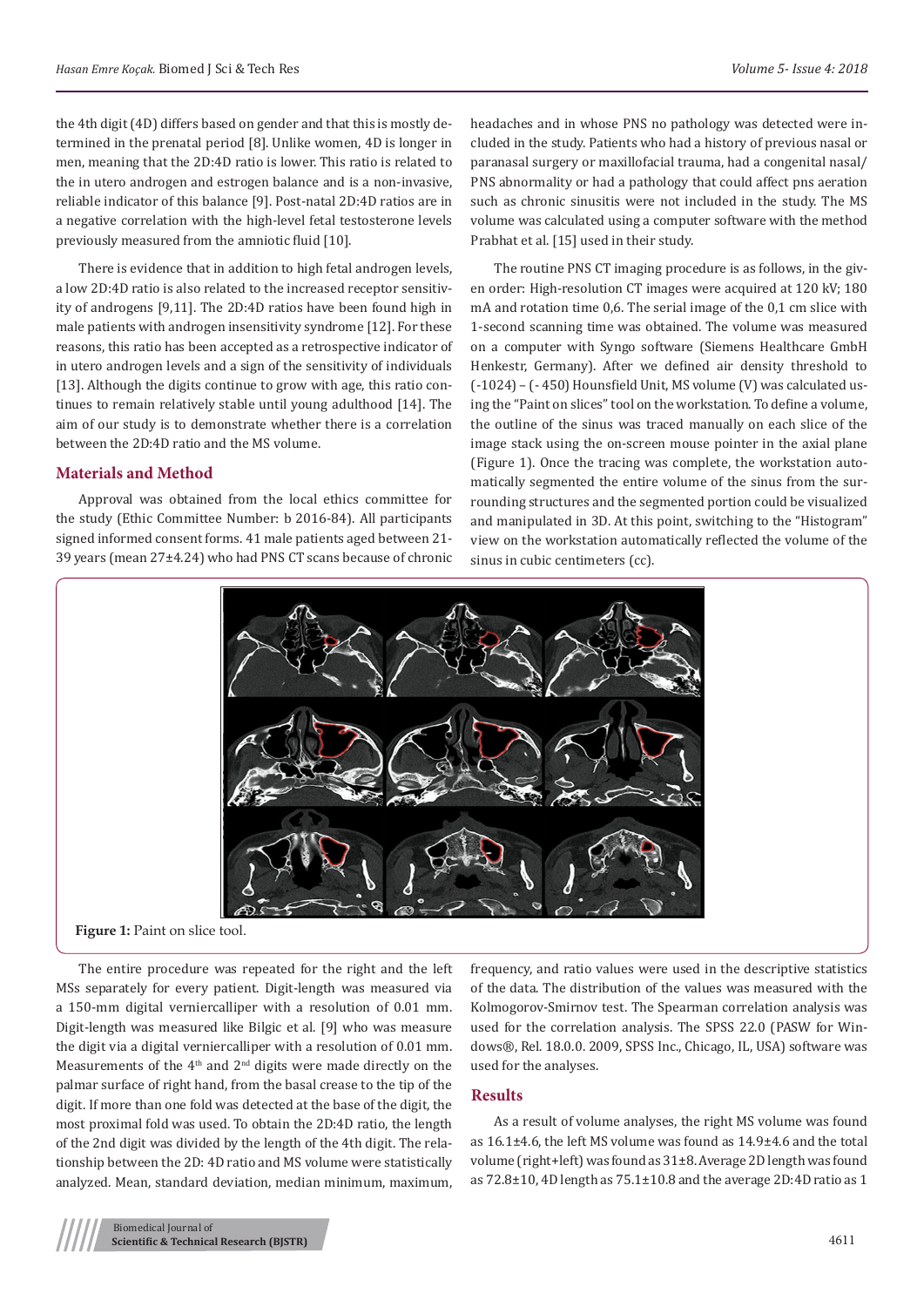(Table 1). There was a significant negative correlation between the 2D/4D ratio and the right, left and average MS volumes. (p=0.0002; 0.0022; 0.0004, respectively); (Table 2) and (Figures 2 & 3).

**Table 1:** The distribution and average values of the data.

|                              | Min-Max     | <b>Median</b> | Mean html.      |
|------------------------------|-------------|---------------|-----------------|
| 2D                           | 30.4-84.9   | 74.2          | $72.8 \pm 10.0$ |
| 4D                           | 29.6-86.2   | 76.0          | $75.1 \pm 10.8$ |
| 2D/4D                        | $0.9 - 1.1$ | 1.0           | $1.0 \pm 0.0$   |
| Right Maxillary Sinus Volume | 8.4-25.9    | 15.8          | $16.1 \pm 4.6$  |

| Left Maxillary Sinus Volume | $4.4 - 27.0$ | 13.7 | $14.9 + 4.6$   |
|-----------------------------|--------------|------|----------------|
| Total Volume                | 16.5-52.9    | 31.6 | $31.0 \pm 8.6$ |

**Table 2:** The 2D:4D ratio and its correlation with the maxillary sinus volume.

|                      |   | <b>Right Maxillary</b><br><b>Sinus Volume</b> | <b>Left Maxillary</b><br><b>Sinus Volume</b> | <b>Total Volume</b> |  |  |  |
|----------------------|---|-----------------------------------------------|----------------------------------------------|---------------------|--|--|--|
| 2D/4D                |   | $-0.655$                                      | $-0.582$                                     | $-0.653$            |  |  |  |
|                      | n | 0.000                                         | 0.002                                        | 0.000               |  |  |  |
| Spearman Correlation |   |                                               |                                              |                     |  |  |  |







#### **Discussion**

Our study, to our best knowledge, is the first study done on this topic in the literature. We found that there is a negative correlation between the 2D:4D ratio and the MS volume. It has been demonstrated in several studies that there is a negative correlation between the 2D:4D ratio and fetal androgen exposure and androgen receptor sensitivity and our study also supports this condition [9-14]. Bilgiç et al. [9] have found a negative correlation between androgenic alopecia (fontal baldness) and the 2D:4D ratio and have reported that according to this, frontal baldness occurs more often and more severely in males whose fourth digit is long. Similarly, there are also studies conducted on adult males with 3D technology, showing that intrauterine androgen exposure and androgen receptor sensitivity affects facial development in men [16]. It has been reported that according to this, men whose 2D:4D ratios are

high have a facial appearance that is longer in the cephalo-caudal direction and shorter in the antero-posterior direction, that is to say more feminine [16].

In the analyses that he made on 17 male children, Meindl [10] found that children with a lower 2D:4D ratio had more unrefined faces, more masculine and stronger body structures and more active personalities. In the study he conducted on birds, Leoni [17] reported that he could easily assign gender with the ratio between the toes of the birds. It has been reported recently that the morphometric analysis of the MS is a useful and reliable technique for gender assignment [18-23]. Mochlhenrich et al. [18] found the MS volume in a maxilla with complete teeth to be 16.6 mm3 in men and 13.2 mm3 in women in a study they conducted, and they found this difference significant. Similarly, Kanthem et al. [19] looked at the height (infero-superior), length (antero-posterior) and width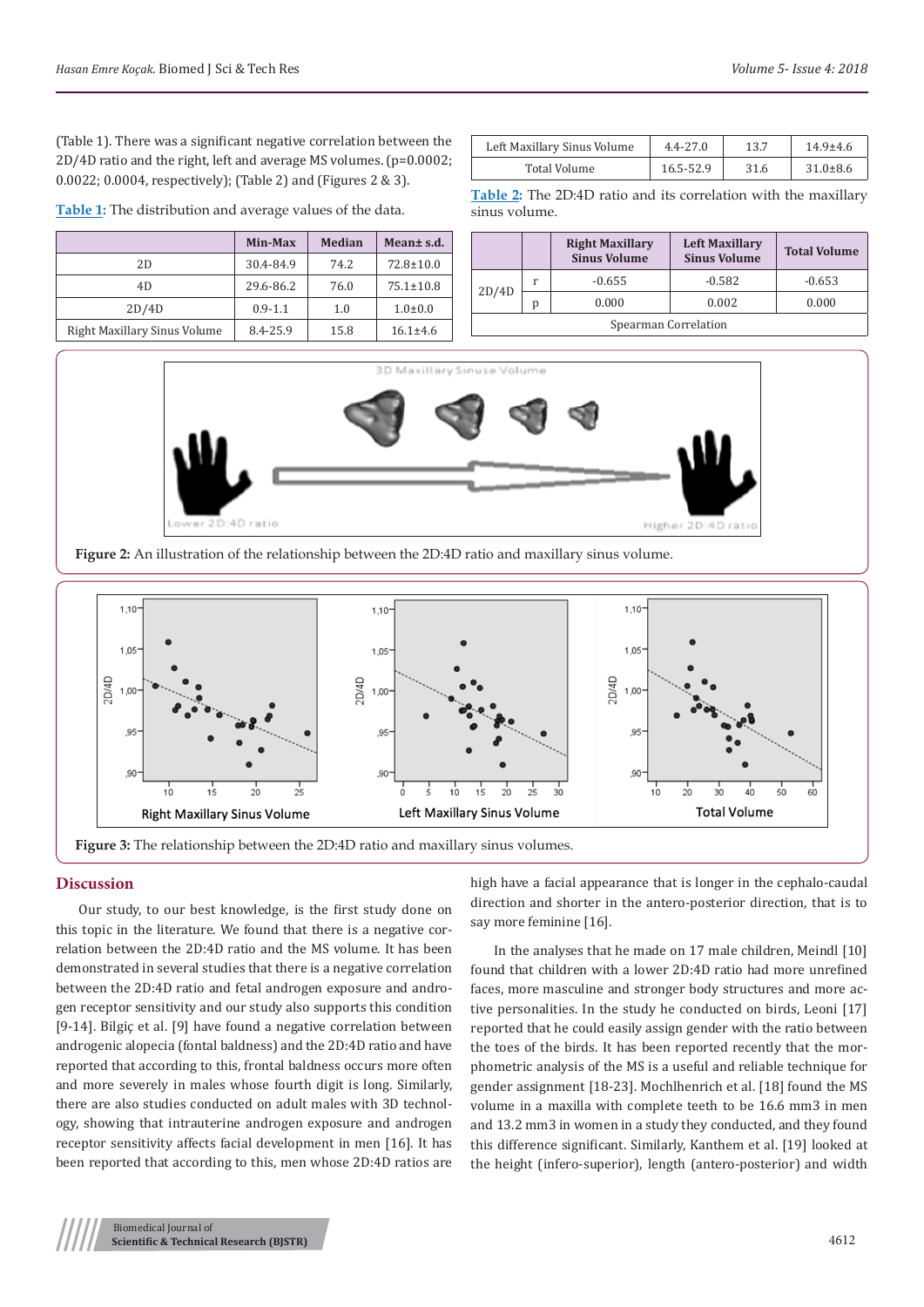(medio-lateral) as well as the volume of the MS in their study and demonstrated that these parameters were usable in forensic gender assignment.

They reported that of these ratios, the MS volume has the most reliable ratio in forensic gender assignment with an accuracy rate of 78.38%. There are several similar studies in the literature proving that the MS volume changes with gender difference [18-23]. Fernandes [20] found that aside from gender difference, the MS volume also differs with ethnicity by examining the craniums of the people of Europe and South Africa Zulu. Jun [5] has stated that aside from gender, the MS volume also changes based on age and that the gender difference continues in every age group. Unlike the general knowledge in the literature, Uchida et al. [24] have stated that there is no connection between the size of the MS and age and gender but there are not enough publications supporting this. We found a correlation between a low 2D:4D ratio and a wider MS volume in our study. We believe that this leads facial features to gain a more masculine appearance due to high intrauterine androgenic hormone exposure and thus causing the MS volume, the development of which starts in the intrauterine stage, to get wider.

We believe our study to reveal clearly that the MS volume is affected by androgenic hormones. We believe that understanding the anatomical structure and the in utero and post-natal development dynamics of the MS in a better way will be useful in better identifying pathologies of this region and that this will facilitate our work in determining the treatment strategies. One of the drawbacks of our study is that the 2D:4D ratio was only calculated from the right had digits and the left side was not evaluated. Also, the number of patients included in the study is relatively small. The study was only conducted on males. New studies to be done with more patients are needed for a better understanding of this relationship.

#### **Conclusion**

There is a negative correlation between the 2D:4D ratio and the MS volume. This reveals the androgenic hormone effect of the MS volume in the development process. New studies to be conducted in the future with more number of patients are needed for a better understanding of this relationship.

#### **References**

- 1. [Değermenci M, Ertekin T, Ülger H, Acer N, Coşkun A \(2016\) The Age](https://www.ncbi.nlm.nih.gov/pubmed/26703070)  [Related Development of Maxillary Sinus in Children. J Craniofac Surg](https://www.ncbi.nlm.nih.gov/pubmed/26703070)  [27\(1\): 38-44.](https://www.ncbi.nlm.nih.gov/pubmed/26703070)
- 2. [Lorkiewicz Muszyńska D, Kociemba W, Rewekant A, Sroka A, Jończyk](https://www.ijporlonline.com/article/S0165-5876(15)00252-9/pdf)  [Potoczna K, et al. \(2015\) Development of the maxillary sinus from birth](https://www.ijporlonline.com/article/S0165-5876(15)00252-9/pdf)  [to age 18. Postnatal growth pattern. Int J Pediatr Otorhinolaryngol 79:](https://www.ijporlonline.com/article/S0165-5876(15)00252-9/pdf)  [1393-400.](https://www.ijporlonline.com/article/S0165-5876(15)00252-9/pdf)
- 3. [Kim J, Song SW, Cho JH, Chang KH, Jun BC \(2010\) Comparative study of](https://www.ncbi.nlm.nih.gov/pubmed/20047049)  [the pneumatization of the mastoid air cells and paranasal sinuses using](https://www.ncbi.nlm.nih.gov/pubmed/20047049)  [three-dimensional reconstruction of computed tomography scans. Surg](https://www.ncbi.nlm.nih.gov/pubmed/20047049)  [Radiol Anat 32\(6\): 593-599.](https://www.ncbi.nlm.nih.gov/pubmed/20047049)
- 4. [Saccucci M, Cipriani F, Carderi S, Di Carlo G, D'Attilio M, et al. \(2015\)](https://www.ncbi.nlm.nih.gov/pubmed/25683929)  [Gender assessment through three-dimensional analysis of maxillary](https://www.ncbi.nlm.nih.gov/pubmed/25683929)  [sinuses by means of Cone Beam Computed Tomography. Eur Rev Med](https://www.ncbi.nlm.nih.gov/pubmed/25683929)  [Pharmacol Sci 19\(2\): 185-193.](https://www.ncbi.nlm.nih.gov/pubmed/25683929)
- 5. [Jun BC, Song SW, Park CS, Lee DH, Cho KJ, et al. \(2005\) The analysis of](https://www.ncbi.nlm.nih.gov/pubmed/15746857) [maxillary sinus aeration according to aging process; volume assessment](https://www.ncbi.nlm.nih.gov/pubmed/15746857) [by 3-dimensional reconstruction by high-resolutional CT scanning.](https://www.ncbi.nlm.nih.gov/pubmed/15746857) [Otolaryngol Head Neck Surg 132\(3\): 429-434.](https://www.ncbi.nlm.nih.gov/pubmed/15746857)
- 6. [Reichs KJ \(1993\) Quantified comparison of frontal sinus patterns by](https://www.ncbi.nlm.nih.gov/pubmed/8307523) [means of computed tomography. Forensic Sci Int 61\(2-3\): 141-168.](https://www.ncbi.nlm.nih.gov/pubmed/8307523)
- 7. [Kondo T, Zákány J, Innis JW, Duboule D \(1997\) Of fingers, toes and](https://www.nature.com/articles/36234) [penises. Nature 390: 29.](https://www.nature.com/articles/36234)
- 8. Manning JT (2002) Digit ratio: A pointer to fertility, behavior, and health. Rutgers University Press.
- 9. [Bilgic Ö, Altınyazar HC, Eryılmaz D, Tuğrul ZA \(2016\) Are 2D: 4D](https://www.ncbi.nlm.nih.gov/pubmed/27192513) [finger-length ratios an indicator of androgenetic alopecia in males?](https://www.ncbi.nlm.nih.gov/pubmed/27192513) [Anaisbrasileiros de dermatologia 91\(2\): 156-159.](https://www.ncbi.nlm.nih.gov/pubmed/27192513)
- 10. [Meindl K, Windhager S, Wallner B, Schaefer K \(2012\) Second-to-fourth](https://www.ncbi.nlm.nih.gov/pmc/articles/PMC3350668/) [digit ratio and facial shape in boys: the lower the digit ratio, the more](https://www.ncbi.nlm.nih.gov/pmc/articles/PMC3350668/) [robust the face. Proc Biol Sci 279: 2457-2463.](https://www.ncbi.nlm.nih.gov/pmc/articles/PMC3350668/)
- 11. [Manning JT, Bundred PE, Newton DJ, Flanagan BF \(2003\) The second to](https://www.sciencedirect.com/science/article/pii/S1090513803000527) [fourth digit ratio and variation in the androgen receptor gene. Evol Hum](https://www.sciencedirect.com/science/article/pii/S1090513803000527) [Behav 24\(6\): 399-405.](https://www.sciencedirect.com/science/article/pii/S1090513803000527)
- 12. [Byne W \(2006\) Developmental endocrine influences on gender identity:](https://www.ncbi.nlm.nih.gov/pubmed/17195880) [implications for management of disorders of sex development. Mt Sinai](https://www.ncbi.nlm.nih.gov/pubmed/17195880) [J Med 73\(7\): 950-959.](https://www.ncbi.nlm.nih.gov/pubmed/17195880)
- 13. [Breedlove SM \(2010\) Minireview: organizational hypothesis: instances](https://www.ncbi.nlm.nih.gov/pubmed/20631003) [of the fingerpost. Endocrinology 151\(9\): 4116-4122.](https://www.ncbi.nlm.nih.gov/pubmed/20631003)
- 14. [Trivers R, Manning J, Jacobson A \(2006\) A longitudinal study of digit](https://www.ncbi.nlm.nih.gov/pubmed/16040033) [ratio \(2D: 4D\) and other finger ratios in Jamaican children. Horm Behav](https://www.ncbi.nlm.nih.gov/pubmed/16040033) [49\(2\): 150-156.](https://www.ncbi.nlm.nih.gov/pubmed/16040033)
- 15. [Prabhat M, Rai S, Kaur M, Prabhat K, Bhatnagar P, et al. \(2016\) Computed](https://www.ncbi.nlm.nih.gov/pubmed/27051222) [tomography based forensic gender determination by measuring the size](https://www.ncbi.nlm.nih.gov/pubmed/27051222) [and volume of the maxillary sinuses. J Forensic Dent Sci 8\(1\): 40-46.](https://www.ncbi.nlm.nih.gov/pubmed/27051222)
- 16. [Weinberg SM, Parsons TE, Raffensperger ZD, Marazita ML \(2015\)](https://www.ncbi.nlm.nih.gov/pubmed/25257381) [Prenatal sex hormones, digit ratio, and face shape in adult males. Orthod](https://www.ncbi.nlm.nih.gov/pubmed/25257381) [Craniofac Res 18\(1\): 21-26.](https://www.ncbi.nlm.nih.gov/pubmed/25257381)
- 17. [Leoni B, Rubolini D, Romano M, di Giancamillo M, Saino N \(2008\) Avian](https://www.ncbi.nlm.nih.gov/pmc/articles/PMC2644774/) [hind-limb digit length ratios measured from radiographs are sexually](https://www.ncbi.nlm.nih.gov/pmc/articles/PMC2644774/) [dimorphic. J Anat 213 : 425-430.](https://www.ncbi.nlm.nih.gov/pmc/articles/PMC2644774/)
- 18. [Möhlhenrich SC, Heussen N, Peters F, Steiner T, Hölzle F, et al. \(2015\)](https://www.ncbi.nlm.nih.gov/pubmed/26594986) [Is the Maxillary Sinus Really Suitable in Sex Determination? A Three-](https://www.ncbi.nlm.nih.gov/pubmed/26594986)[Dimensional Analysis of Maxillary Sinus Volume and Surface Depending](https://www.ncbi.nlm.nih.gov/pubmed/26594986) [on Sex and Dentition. J Craniofac Surg 26\(8\): 723-726.](https://www.ncbi.nlm.nih.gov/pubmed/26594986)
- 19. [Kanthem RK, Guttikonda VR, Yeluri S, Kumari G \(2015\) Sex determination](https://www.ncbi.nlm.nih.gov/pmc/articles/PMC4430577/) [using maxillary sinus. J Forensic Dent Sci 7\(2\): 163-167.](https://www.ncbi.nlm.nih.gov/pmc/articles/PMC4430577/)
- 20. [Fernandes CL \(2004\) Forensic ethnic identification of crania: The role of](https://www.ncbi.nlm.nih.gov/pubmed/15577519) [the maxillary sinus - A new approach. Am J Forensic Med Pathol 25\(4\):](https://www.ncbi.nlm.nih.gov/pubmed/15577519) [302-313.](https://www.ncbi.nlm.nih.gov/pubmed/15577519)
- 21. [Sahlstrand Johnson P, Jannert M, Strömbeck A, Abul Kasim K \(2011\)](https://bmcmedimaging.biomedcentral.com/articles/10.1186/1471-2342-11-8) [Computed tomography measurements of different dimensions of](https://bmcmedimaging.biomedcentral.com/articles/10.1186/1471-2342-11-8) [maxillary and frontal sinuses. BMC Med Imaging 11: 8.](https://bmcmedimaging.biomedcentral.com/articles/10.1186/1471-2342-11-8)
- 22. [Vidya CS, Shamasundar NM, Manjunatha B, Raichurkar K \(2013\)](http://www.scopemed.org/?mno=34329) [Evaluation of size and volume of maxillary sinus to determine gender](http://www.scopemed.org/?mno=34329) [by 3D computerized tomography scan method using dry skulls of South](http://www.scopemed.org/?mno=34329) [Indian origin. Int J Curr Res Rev 5\(3\): 97-100.](http://www.scopemed.org/?mno=34329)
- 23. [Attia AM, Badrawy AM, Shebel HM \(2012\) Gender identification from](http://mfmctjournal.com/Doc_resource/2012/January/2.pdf) [maxillary sinus using multi-detector computed tomography. Mansoura J](http://mfmctjournal.com/Doc_resource/2012/January/2.pdf) [Forensic Med Clin Toxicol 20: 17-26.](http://mfmctjournal.com/Doc_resource/2012/January/2.pdf)
- 24. [Uchida Y, Goto M, Katsuki T, Akiyoshi T \(1998\) A cadaveric study of](https://www.ncbi.nlm.nih.gov/pubmed/9766541) [maxillary sinüs size as an aid in bone grafting of the maxillary sinus](https://www.ncbi.nlm.nih.gov/pubmed/9766541) [floor. J Oral Maxillofac Surg 56\(10\): 1158-1163.](https://www.ncbi.nlm.nih.gov/pubmed/9766541)